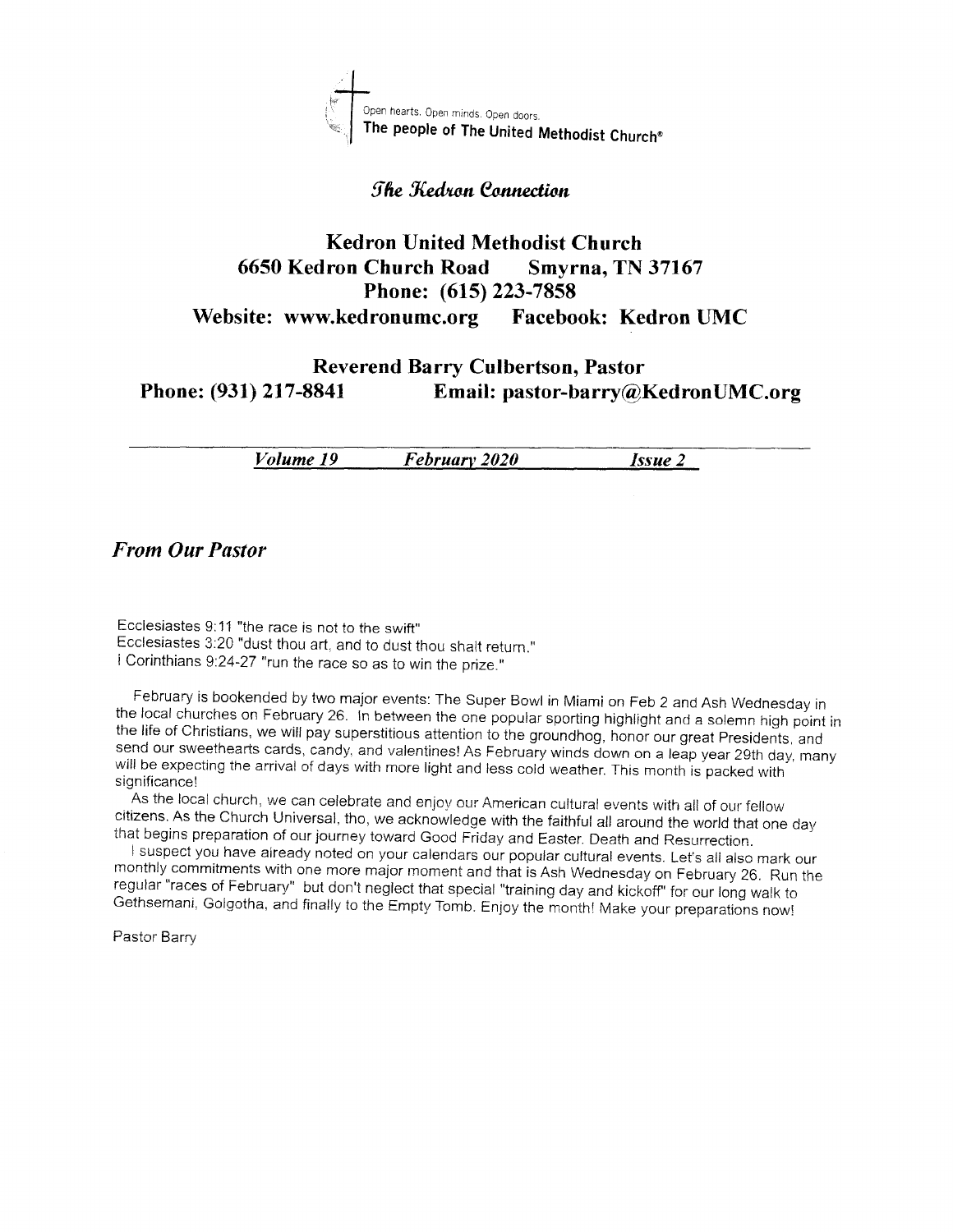#### Men's Breakfast

The Men's Breakfast wili be Saturday, February 1. Breakfast will be begin at 8:00 a.m. in the fellowship hall.

#### Fellowship Lunch

We will have a time of fellowship and a pizza lunch following the worship service on February 2. The pizzawill be provided. Hopefully you can join us.

#### No February Fellowship Supper

There will be no First-Wednesday Fellowship Supper in February. There will be an announcement when the suppers resume.

#### Bible Study

The Bible Study led by Rev. Travis Perry continues. The group meets at his home on Tuesdays at 9:30 a.m. The address is 1215 Ledbury Dr., Smyrna.

#### Youth

Our Youth Faith Formation study group is active. We are grateful for our children and youth and those who have worked with and supported them and their adult leaders.

#### Bucket Offerings

When Chaplain Rob Dunbar took our Youth on a tour of the National Guard Base in Nashville. they saw medallions that were given to families in times of distress. They learned that the medallions are expensive and the budget for them is limited. Our February bucket collections on Sunday mornings will be used to purchase medallions.

#### Food Bank

You may bring food donations for the local food bank on the first and second Sundays of the month. Place the donations on the pew in the narthex. The food will be delivered to the food bank. The suggested item for February is soup. All non-perishable foods are accepted and appreciated. The need is great.

#### Ash Wednesday

The Season of Lent begins with Ash Wednesday. An ancient tradition for this day is to burn palm branches from the previous Palm Sunday and to use these ashes to make the sign of the cross on the forehead or the back of the hand. In 2019 our Ash Wednesday service was at Kedron. Our joint service this year will be at Locks Memorial UMC beginning at 6:00 p.m. on February 26. The church address is 7880 Almaville Road.

#### **Laity**

The Rutherford County Laity Fellowship will meet on February 24 at Trinity LMC. The address is 2303 Jones Blvd.. Murfreesboro. The meeting will begin at  $6:30$  p.m.

#### Happy Birthday to:

| Palmer Jennings      | February 7  |
|----------------------|-------------|
| Coleman Stacey       | February 7  |
| Ray Lee              | February 9  |
| Chloe Wagner         | February 9  |
| <b>Esther Dunbar</b> | February 11 |
| Keith Lee            | February 15 |
| Loren Vanderkooi     | February 25 |
| Jane Rainey          | February 26 |
| Caden Salem          | February 27 |
|                      |             |

#### Happy Anniversary to:

John and Mary Ellen Vance February 22

#### Who Said This?

"The Lord lives! Blessed be my rock. and exalted be my God, the rock of my salvation." **NRSV** 

 $(hint - book of 2 Samuel)$ 

**Proverbs 21:21** was the quotation in the January newsletter.

Never forget the three powerful resources you always have available to you: Love. Prayer, And Forgiveness.

-H. Jackson Brown. Jr.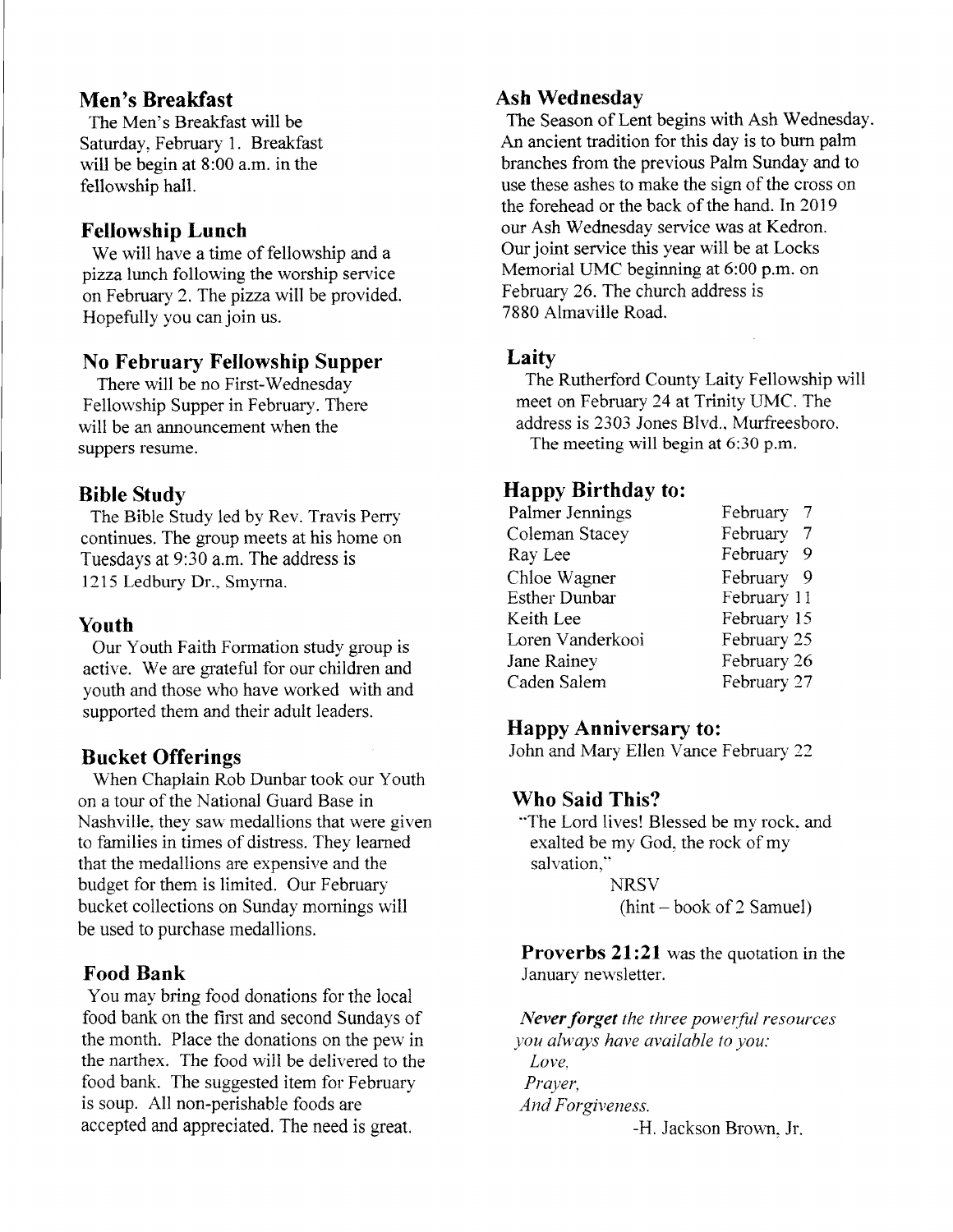



#### Love all Creation,

The whole of it and every grain of sand. Love every leaf, every ray of God's light. Love the animals, love the piants. Love everything. If you love everything. you will perceive the divine mystery in things. And once you have perceived it. you will begin to comprehend it ceaselessly more and more every day. And you will at last come to love the whole world with an abiding universal love. -Fyodor Dostoyevsky

#### Table Grace

Loving God of all peoples:

Thank you for this food; thank you for all who helped bring it from the earth to this table. As we remember those whose tables have less on them. challenge us to help make change. Amen.

## **Thought for** the month

None will have such <sup>a</sup> sad parting from Christ, as those who went haif-way with Him and then left Him. -William Gurnall

### February Calendar

Saturday, February 1:<br>8:00 a.m. Men's Men's Breakfast Sunday. February 2: 8:45 a.m. Sunday School<br>9:30 a.m. Worshin Service Worship Service Pizza lunch after Worship Service Tuesday, February 4:<br>9:30 a.m. Bible Bible Study Sunday, February 9: 8:45 a.m. Sunday School<br>9:30 a.m. Worship Servic Worship Service Tuesday, February 11: 9:30 a.m. Bible Study Sunday, February 16: 8:45 a.m. Sunday School<br>9:30 a.m. Worship Servic Worship Service Tuesday, February 18: 9:30 a.m. Bible Study Sunday, February 23: 8:45 a.m. Sunday School<br>9:30 a.m. Worship Servic 9:30 a.m. Worship Service<br>10:30 a.m. March newsletter March newsletter information due.

Monday. February 24: 6:30 p.m. Rutherford Laity at Trinity UMC, Murfreesboro Tuesday, February 25: 9:30 a.m. Bible Study Wednesday, February 26:<br>6:00 p.m. Ash Wed Ash Wednesday Service Locks Memorial UMC